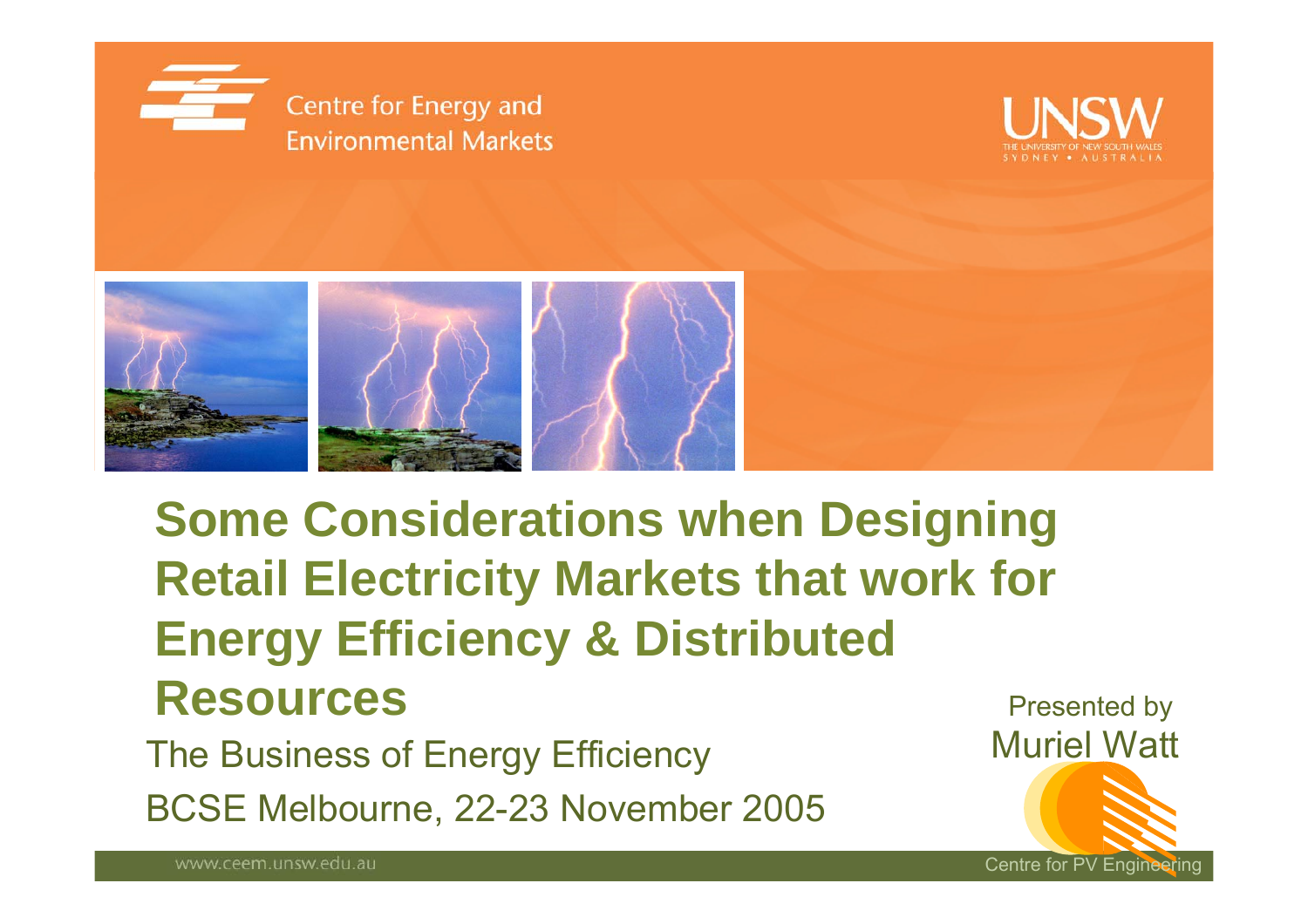



# Outline of presentation

- Retail electricity markets
- **Retail electricity customers**
- **Energy supply situation**
- Implications of supply-side focus
- **Infrastructure influences on energy use**
- Possible ways forward

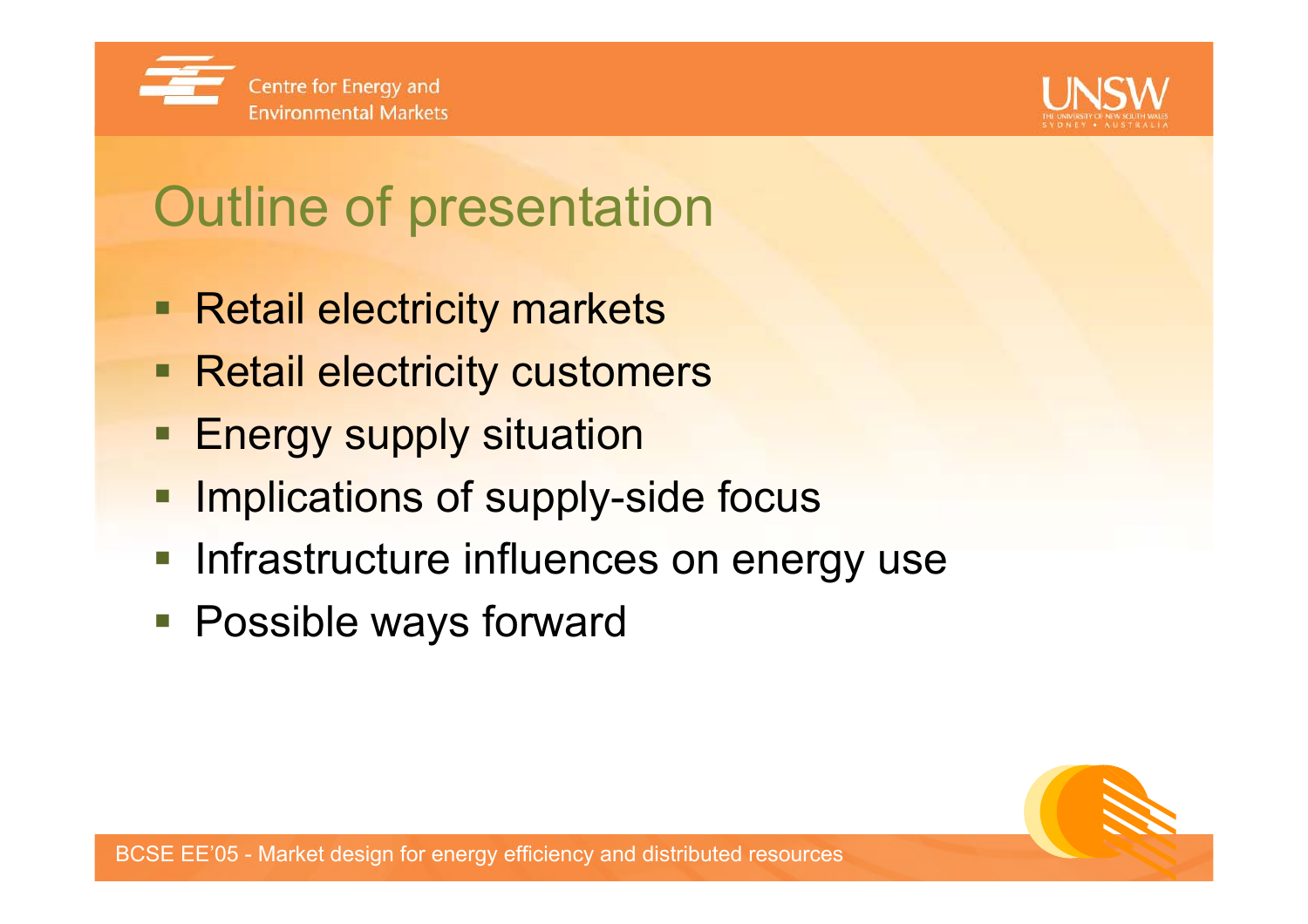



## Retail Electricity Markets

- Interface between small customers and NEM
- $\blacksquare$  State based retail regulation within a national market
	- $-$  Predominantly supply side approach to date
	- $-$  Limited or no time or locational signals
	- Limited or no greenhouse or other environmental and social externalities
- Electricity seen as an essential public good
	- $-$  Political sensitivity to price increases
	- $-$  Retail price signals do not adequately reflect market costs
- Retailers act as electricity sales not energy service agents

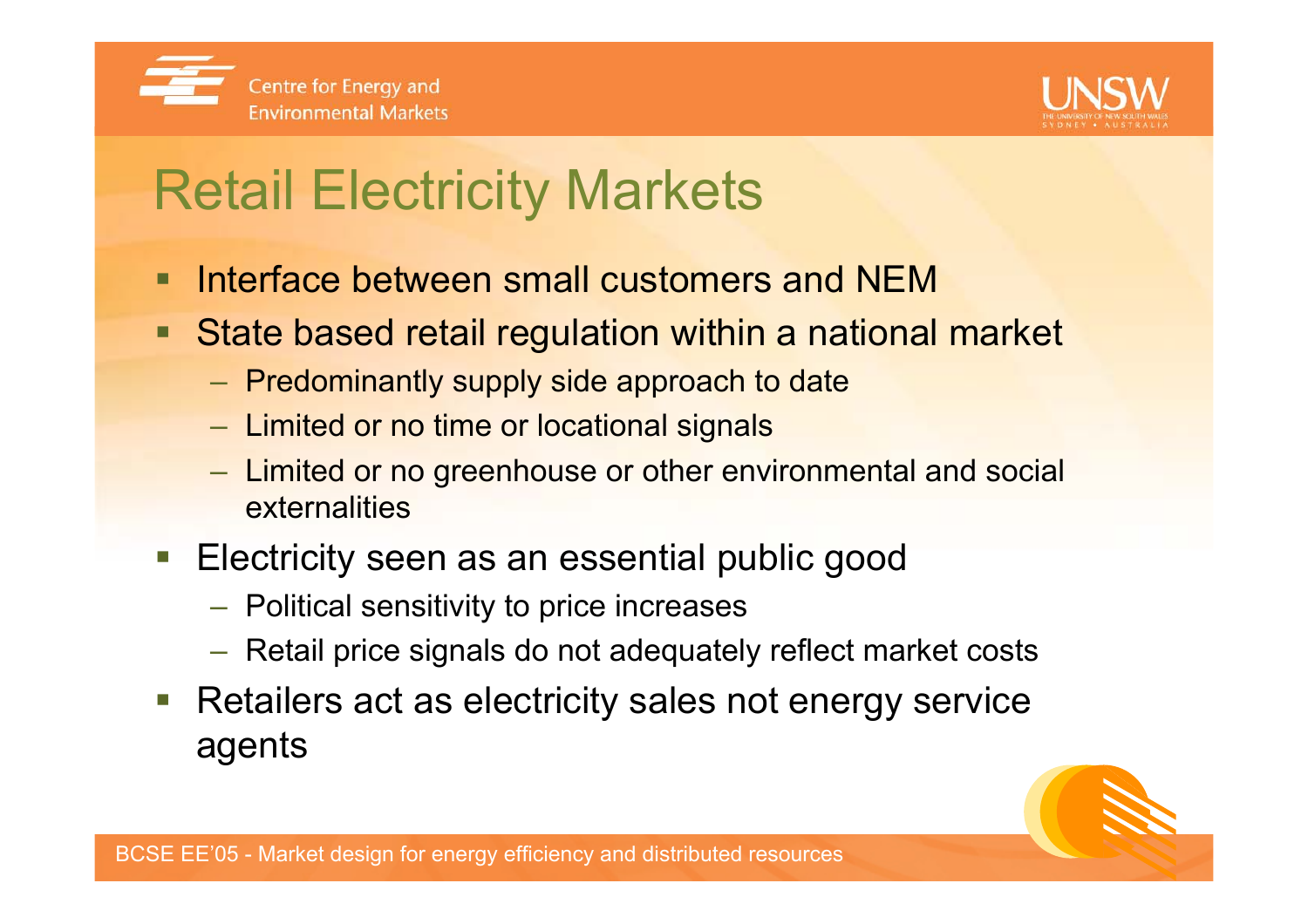#### *Physical decision making*

Centre for Energy and **Environmental Markets** 



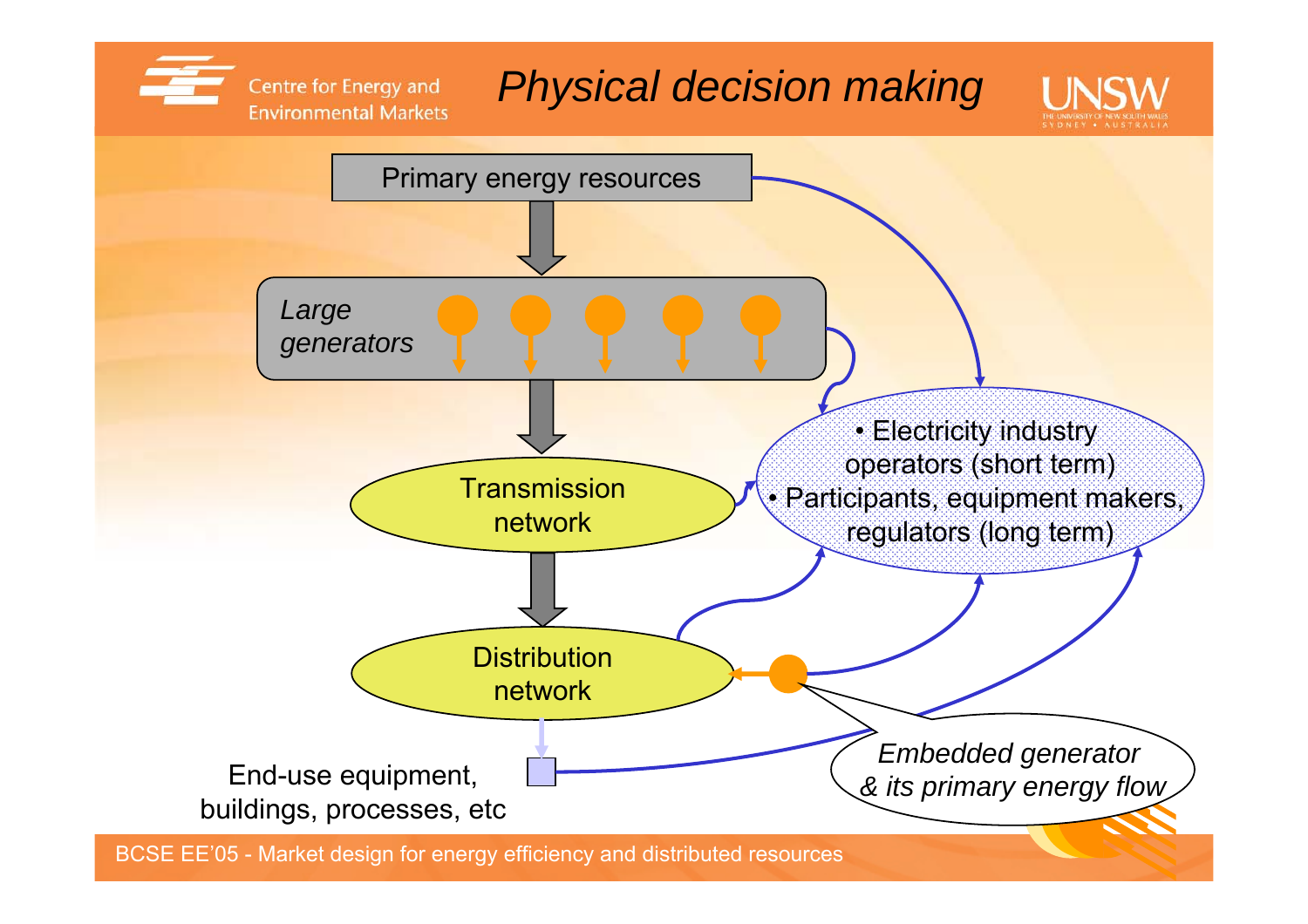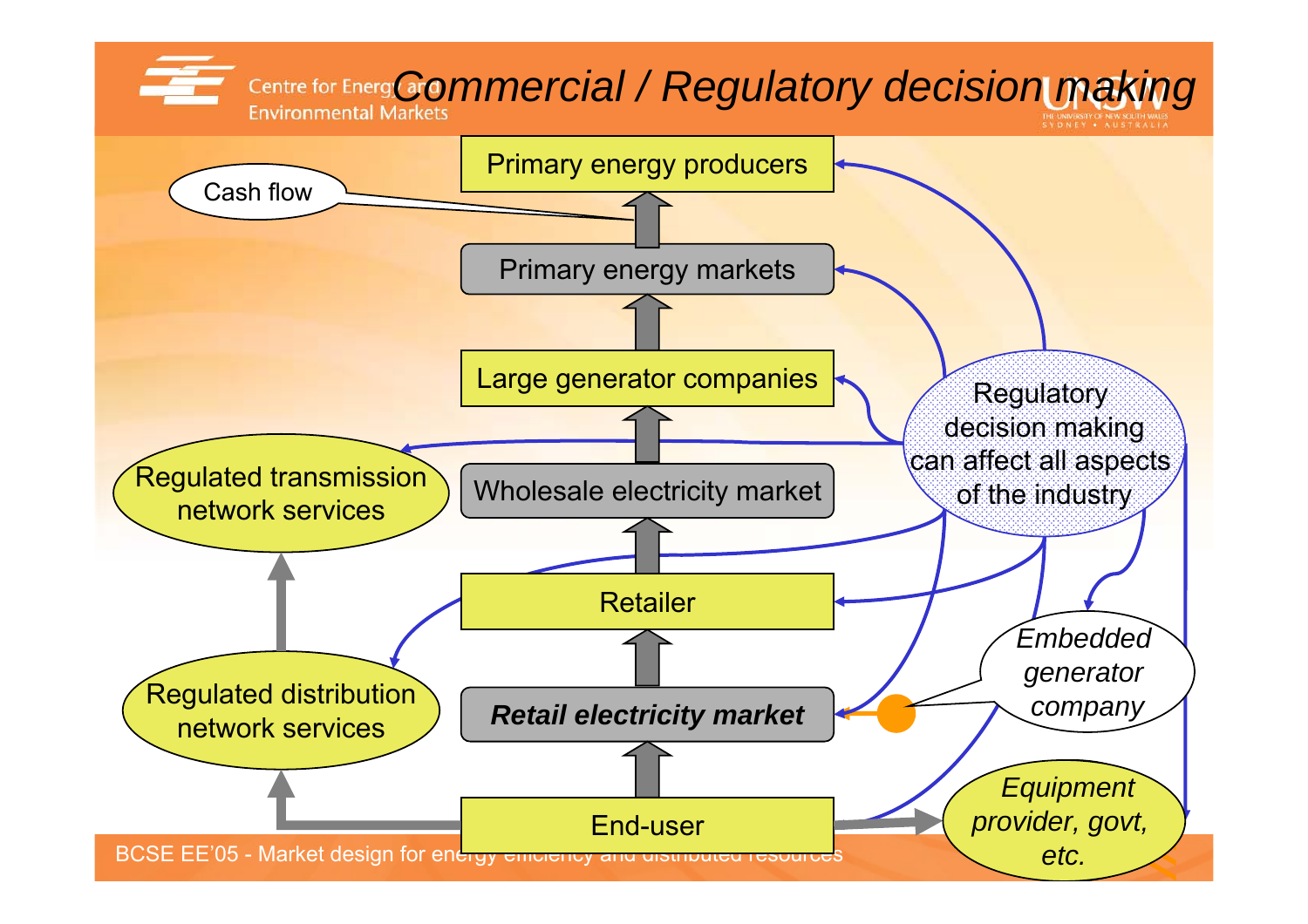



# Small Retail Electricity Customers

- **Energy not a large % of expenditure**
- **Example 2 Low price elasticity**
- **Focus on reliable energy services** 
	- Generally not interested in market operation
	- Seek simplicity and protection from market volatility
- **Energy knowledge often limited**
- **Energy choices often limited** 
	- $\mathcal{L}_{\mathcal{A}}$  , the state of the state of the state  $\mathcal{L}_{\mathcal{A}}$  $-$  other decisions conflict with energy aspects

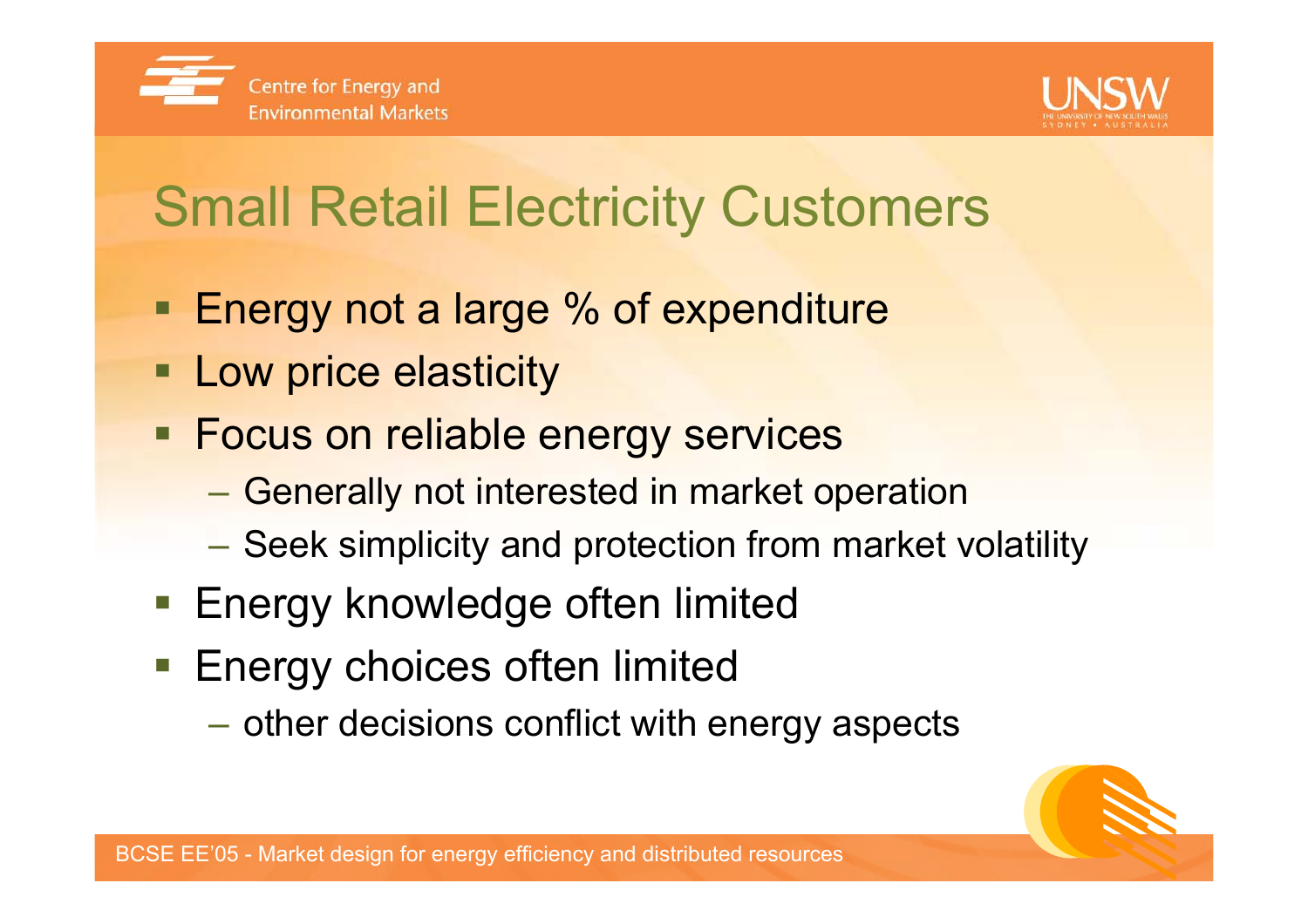



# The electricity supply situation

- Scrambling to meet rapidly escalating energy consumption and demand peaks
- **Looks set to increase Australia's greenhouse gas** emissions significantly over the next decade
- **Billions of investment dollars will be diverted to energy** sector, with significant macroeconomic consequences
- **Renewable energy and energy efficiency technologies** 
	- $-$  can have a major impact on energy demand and emissions
	- $\;$  still at an early stage of development
	- $-$  compete against large and well-established incumbent players
	- $-$  failing to gain traction in present markets  $\overline{\phantom{a}}$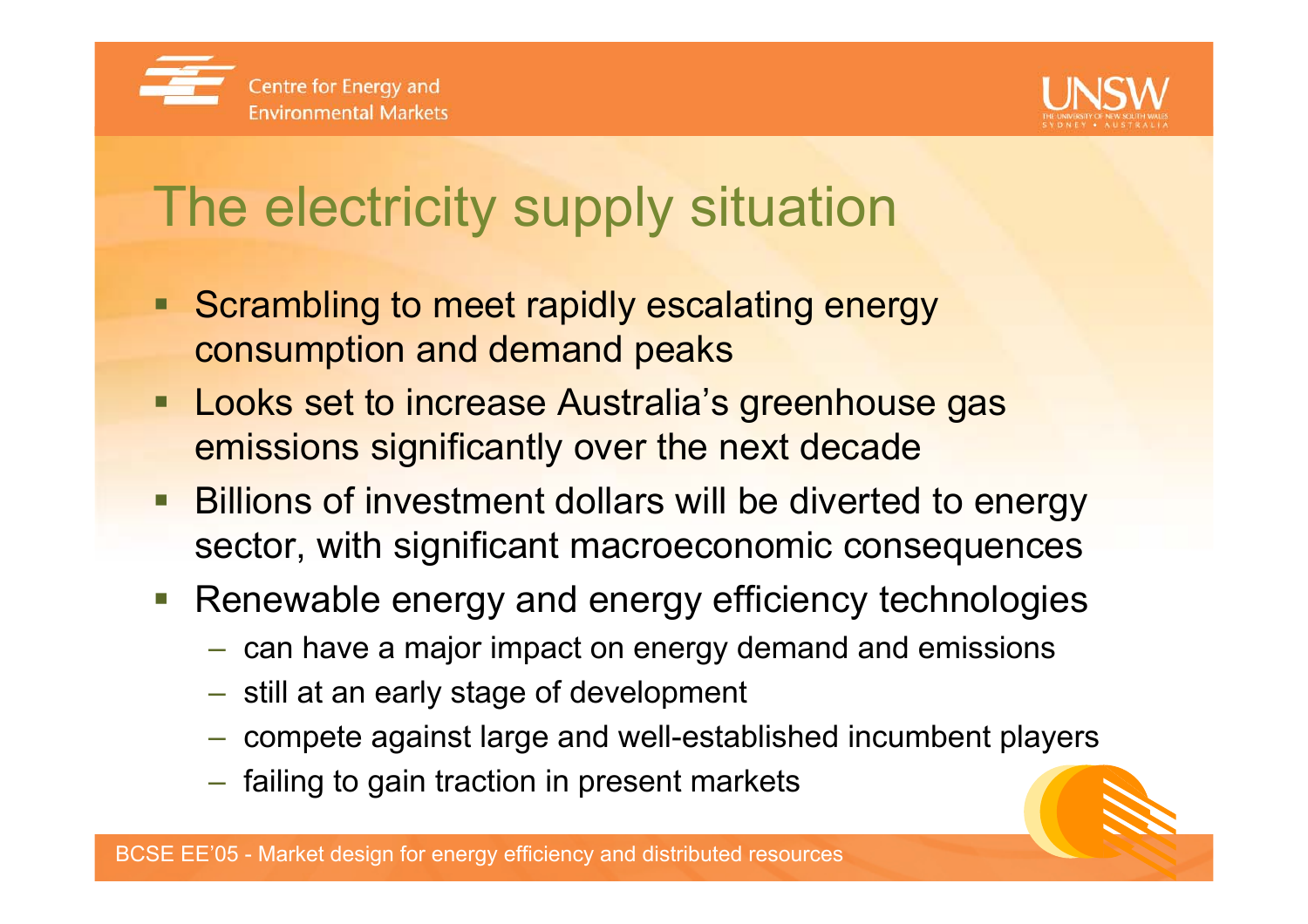



### NSW distributor actual & forecast capital expenditure (IPART, Dist Pricing Draft Rpt, 2004)

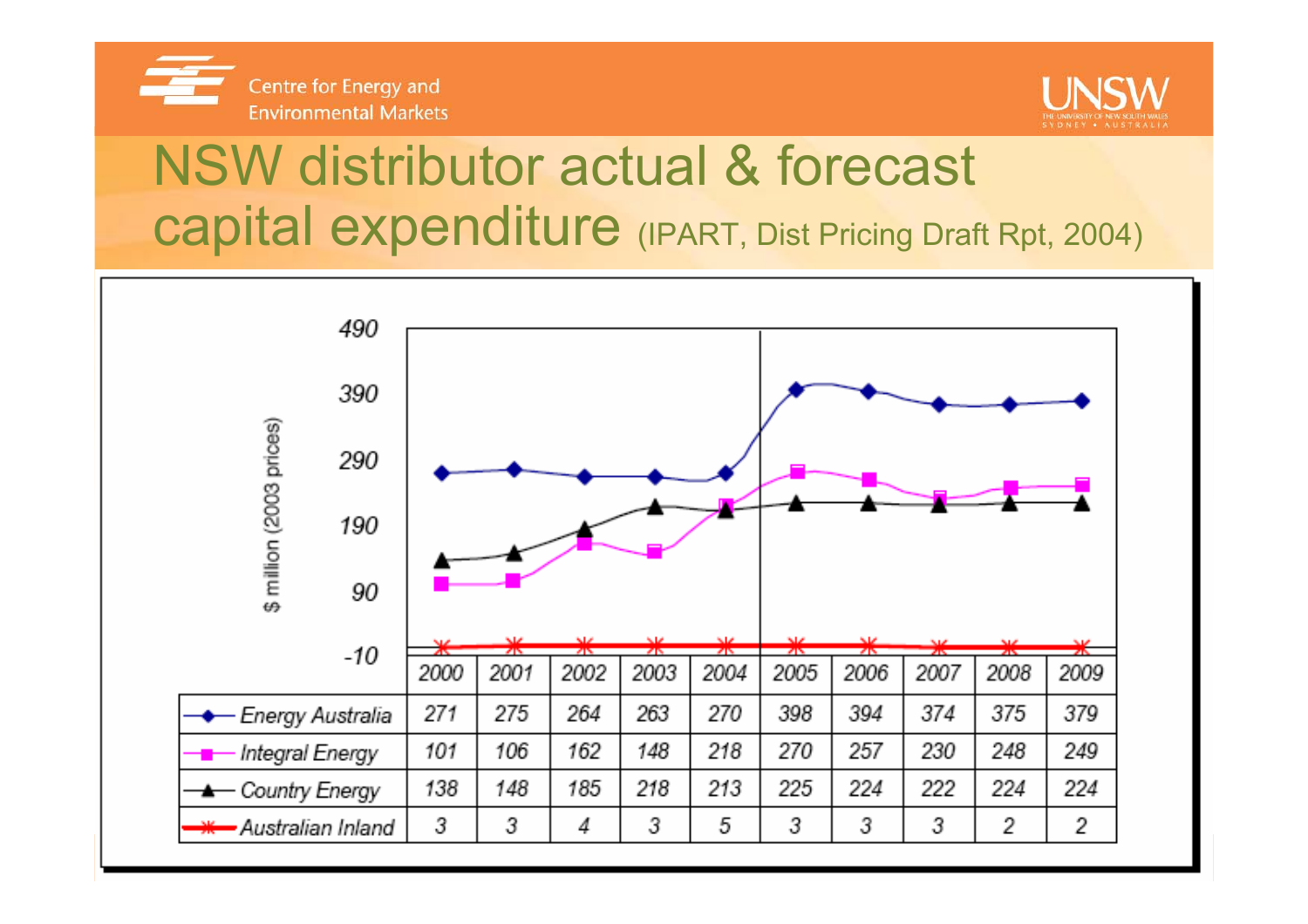



# Current Supply Focus

- **Supply expected to respond to consumer demand** 
	- $\mathcal{L}_{\mathcal{A}}$  , the state of the state of the state  $\mathcal{L}_{\mathcal{A}}$  Minor efforts to modify demand patterns via off-peak hot water & TOU tariffs (no reduction in energy or emissions)

#### **Resource intensity of demand also influenced by:**

- $-$  generation (under-utilised baseload capacity  $\rightarrow$  off-peak hot water)
- $-$  distribution (fast return on investment  $\rightarrow$  increased energy end-use)
- $\mathcal{L}_{\mathcal{A}}$  , the state of the state of the state  $\mathcal{L}_{\mathcal{A}}$  availability of end-use technologies (air conditioners change comfort standards and squeeze out less resource intensive heating/cooling options)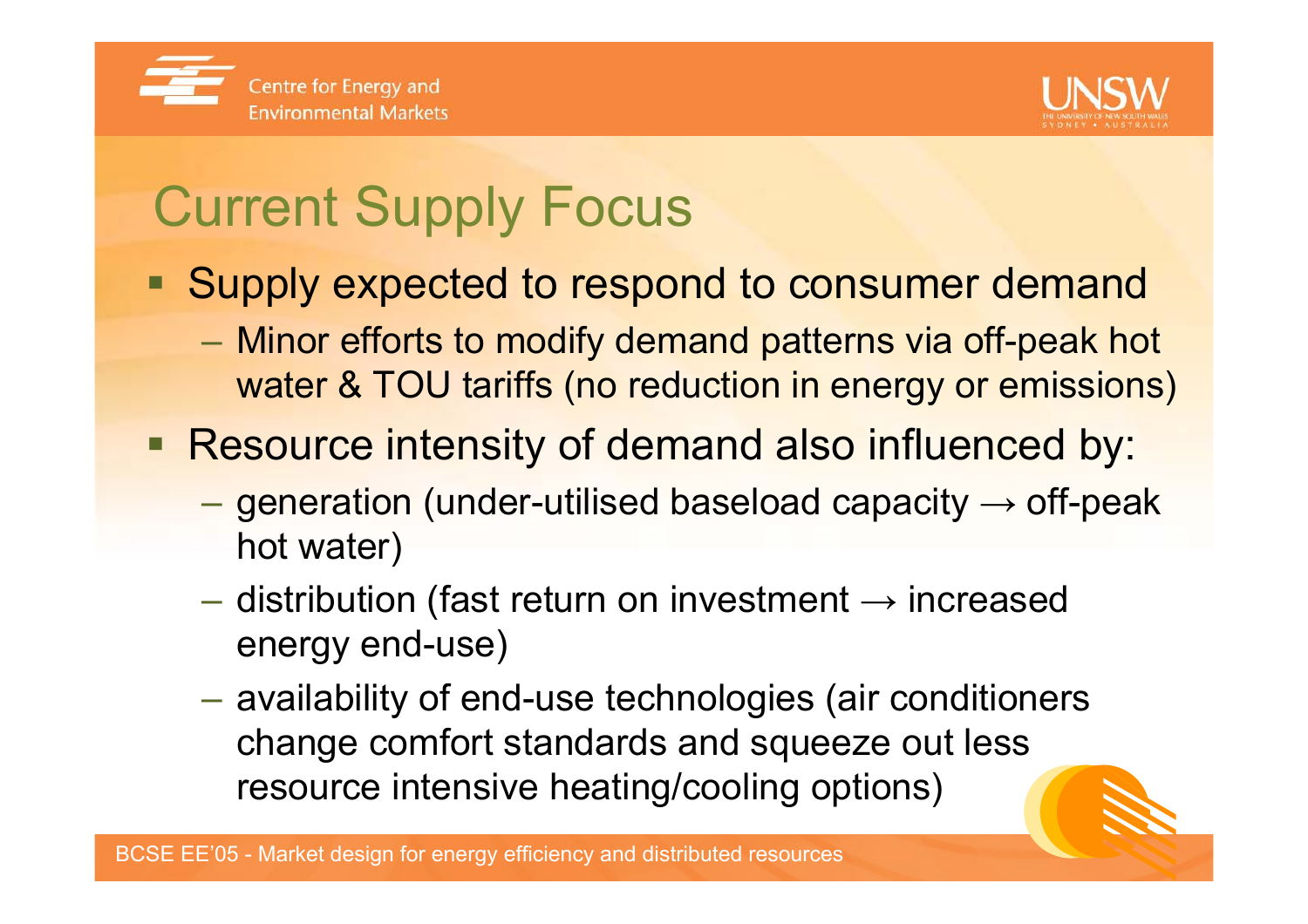



# Problems with Supply Focus

- Supply and demand interact & consumers influenced by:
	- market forces
	- $-$  organisation of networks
	- $\mathcal{L}_{\mathcal{A}}$  , the state of the state of the state  $\mathcal{L}_{\mathcal{A}}$ supply, distribution and consumer technologies
	- changing social energy use expectations
- **Hence:** 
	- supply focus of energy policy, which guides infrastructure development, serves to mould and encourage demand
	- $-$  single measures such as appliance labeling, which ignore  $\overline{\phantom{a}}$ broader supply chain effects, don't make significant changes to patterns of energy use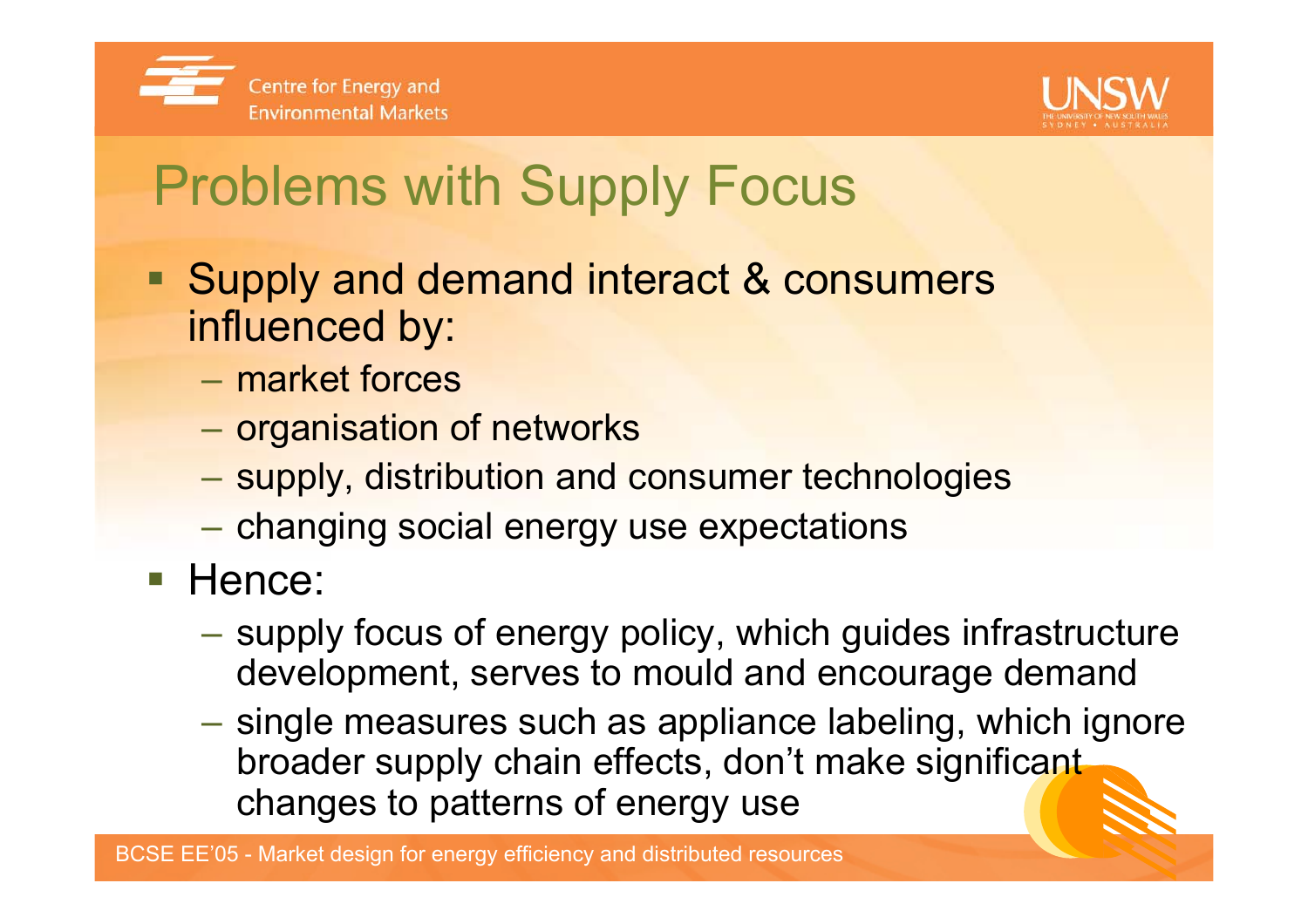



# The Customer's situation

#### Choices constrained by:

- $-$  existing structure and operation of the energy industry
	- **Supply-based paradigm of current policy frameworks**
	- **non cost reflective energy pricing**
	- **Example 1 institutional and technical infrastructure**
- social expectations for the provision of energy services

Comprises broad range of groups with different habits, priorities and socio-economic expectations

- No single demand-side measure likely to reach all consumers
- Simple calls on "public good" benefits ignore broader influences on consumer behaviour and increasingly undermined as private sector operators take over public service delivery

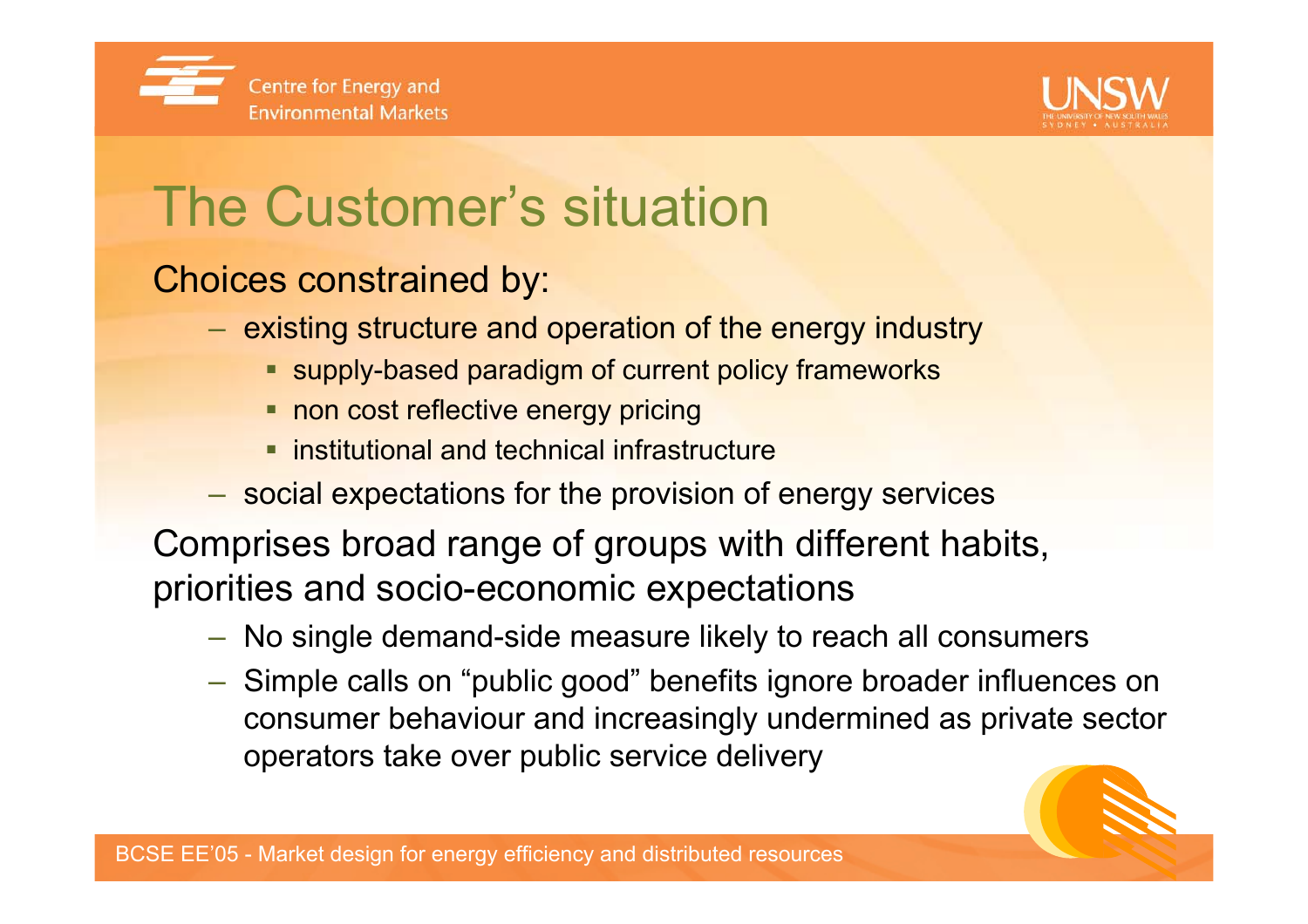



#### Influences on Energy demand

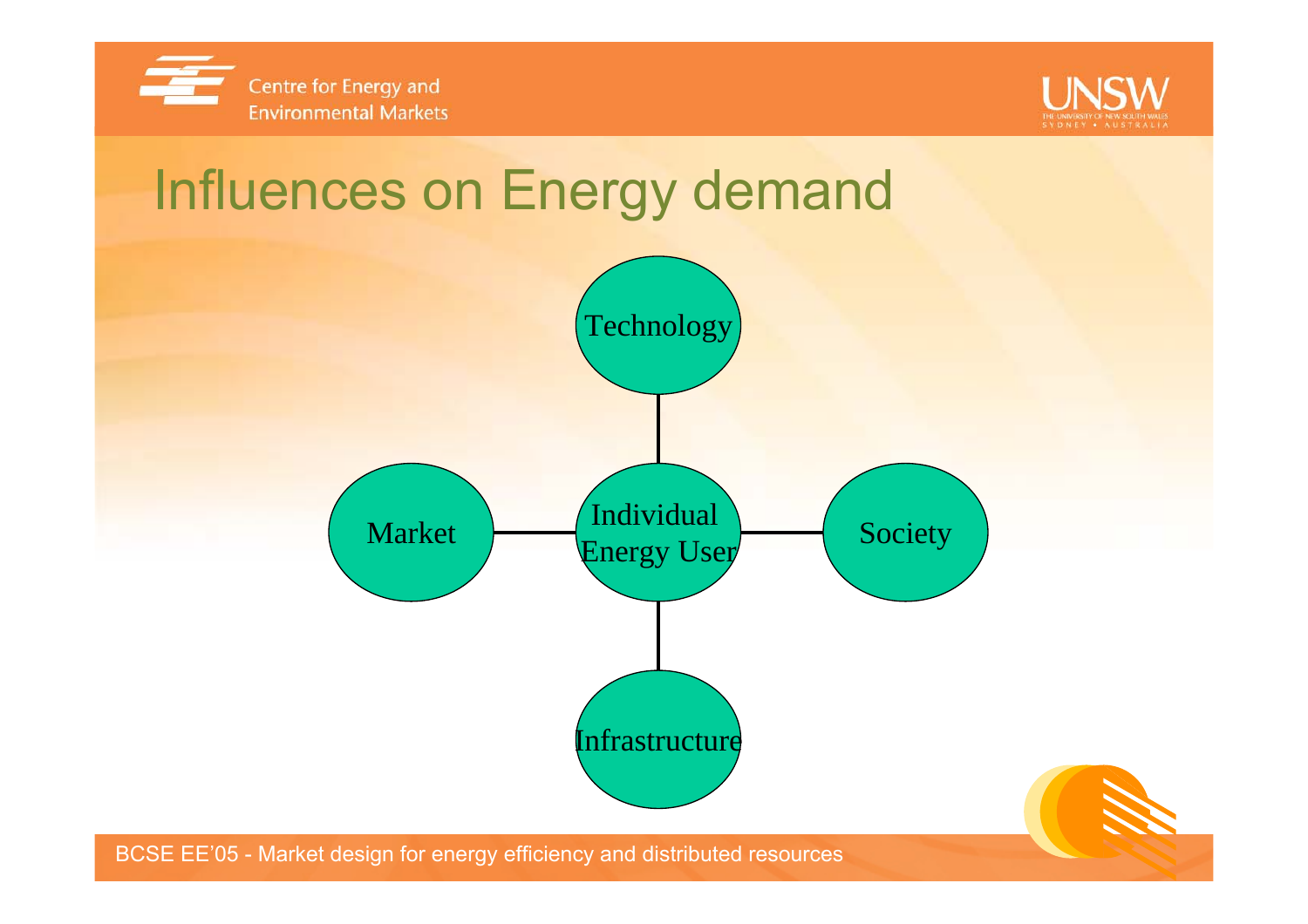



# Rebound & Other Effects

- Energy savings resulting from conservation & efficiency absorbed by reinvestment in increased energy demand
- **Implicit in current supply-side policies**
- **Also involve lifestyle factors, influenced by energy** infrastructure
	- New fridges more efficient, but consumers purchase larger models
		- **number 1** increased availability of processed food requires cool storage
		- **reduction in home gardens and local shops**
	- Washing machines more efficient but washing done more often
		- **•** health awareness
		- ease of washing (and drying)
		- changing social expectations
	- Where energy service not meeting the consumer's requirements, energy efficiency may not reduce energy use
		- **insulation may not reduce energy use if house not warm in the first place**
		- changed expectations of warmth whole house rather than one room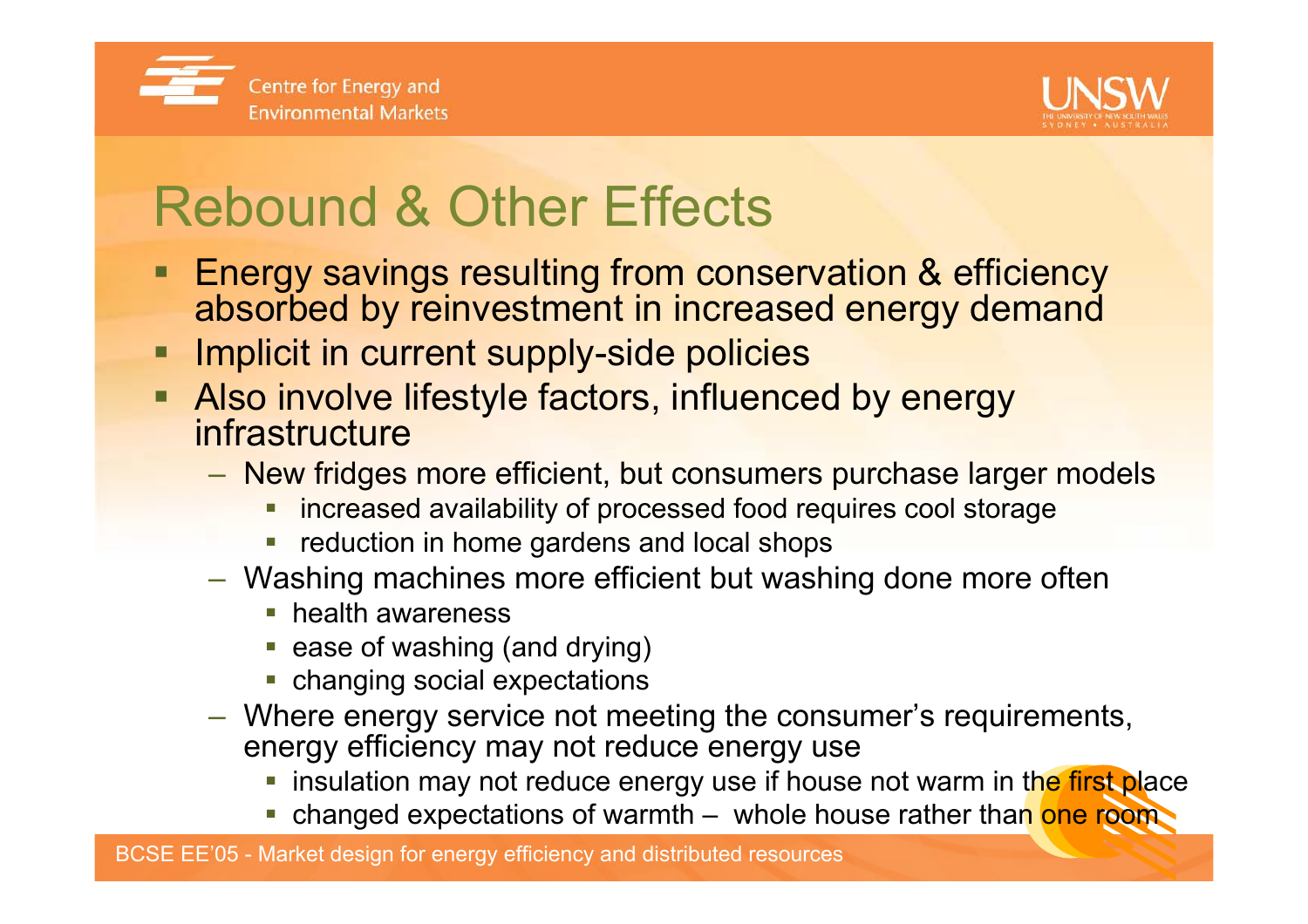



#### Interactions between Influences

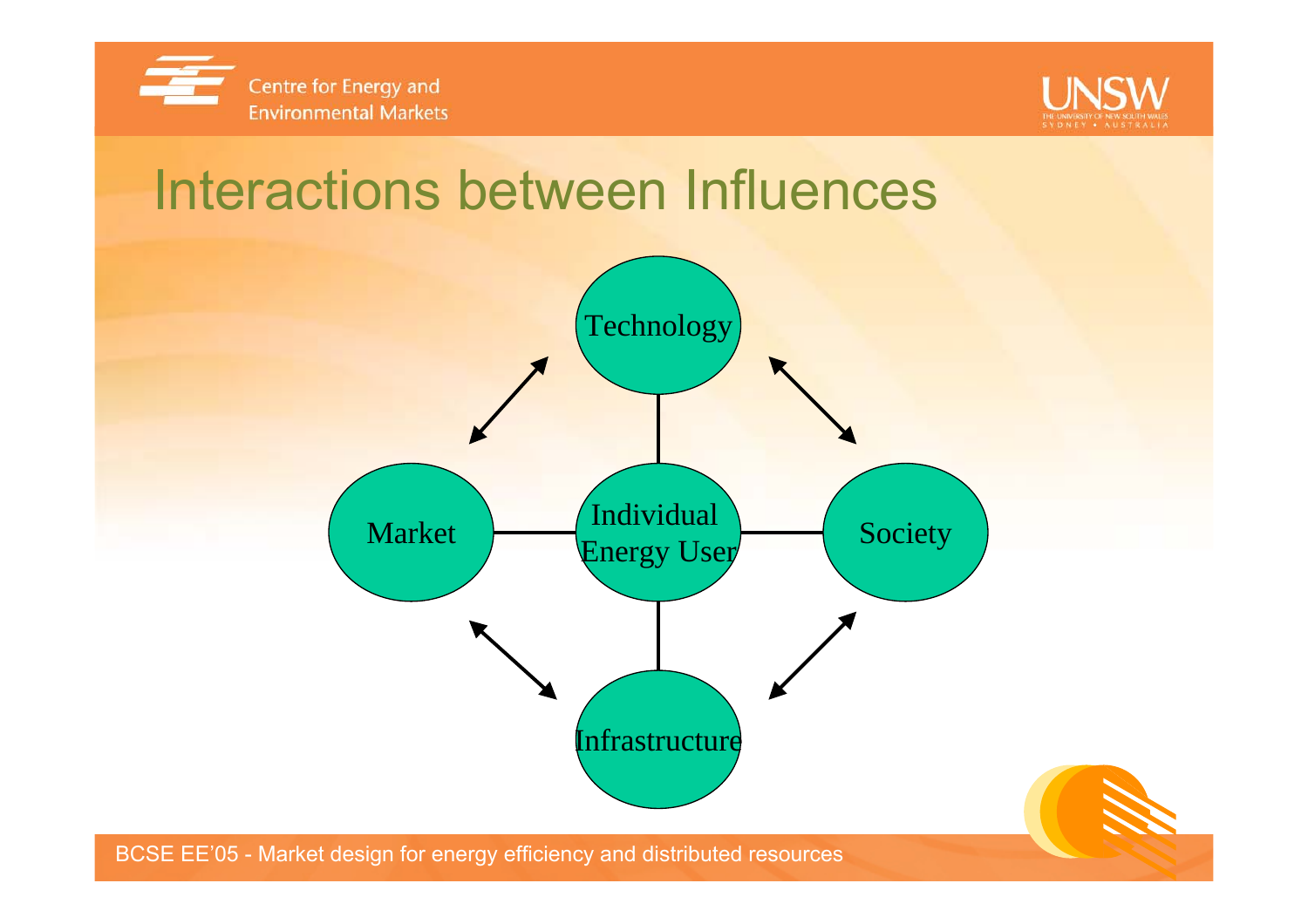



#### Limited impact with single measures



BCSE EE'05 - Market design for energy efficiency and distributed resources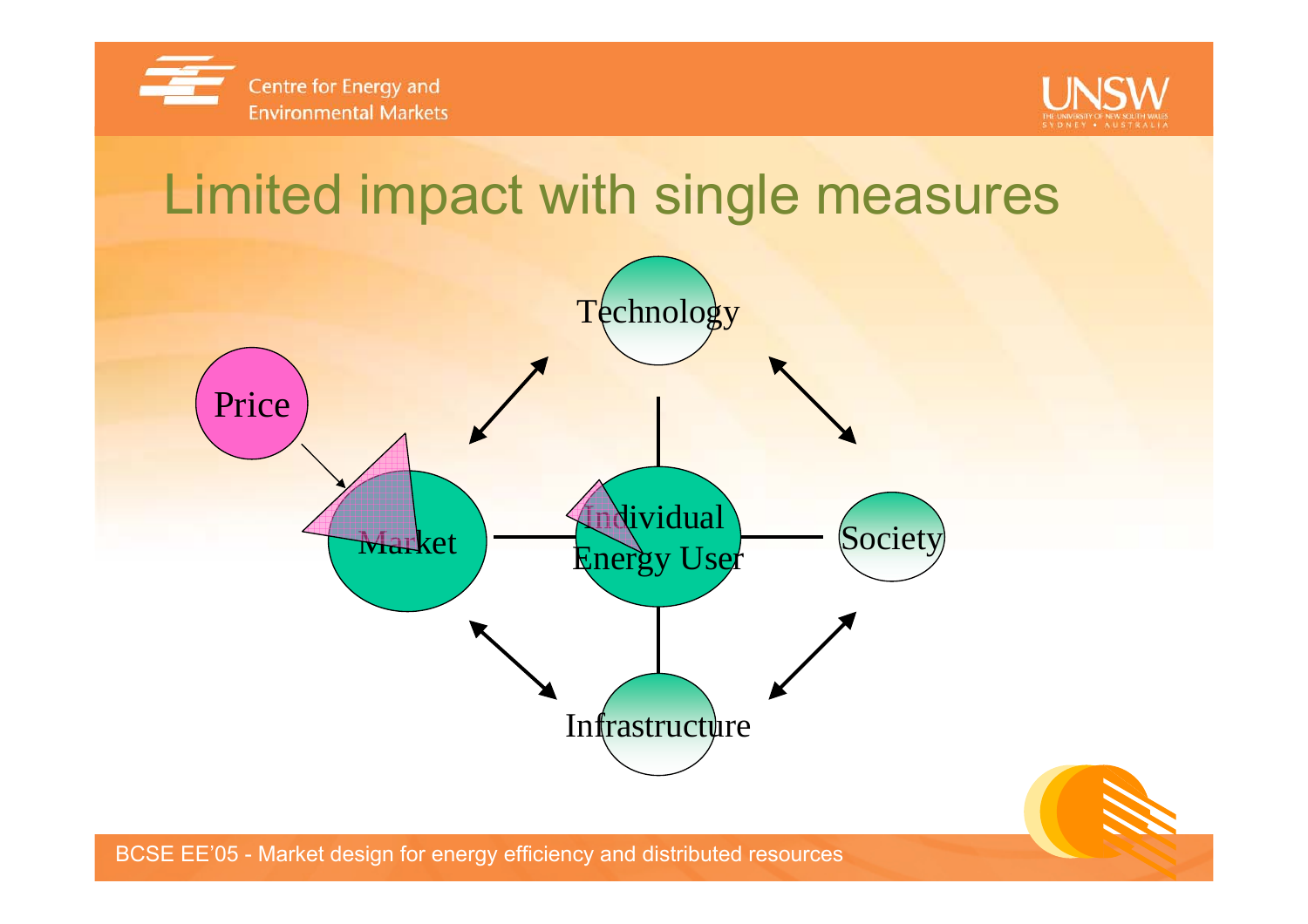





BCSE EE'05 - Market design for energy efficiency and distributed resources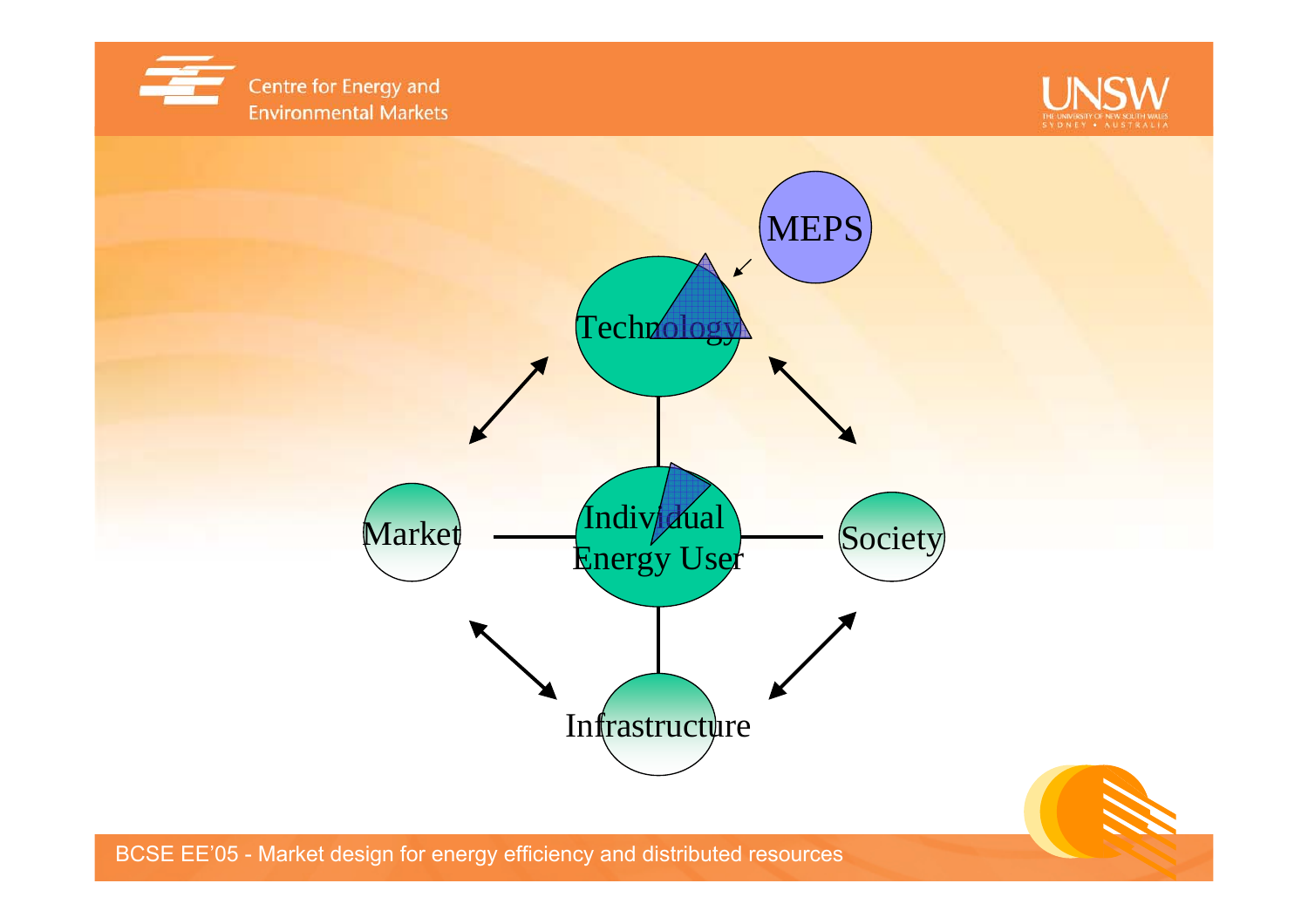



#### How do we develop coordinated strategies?

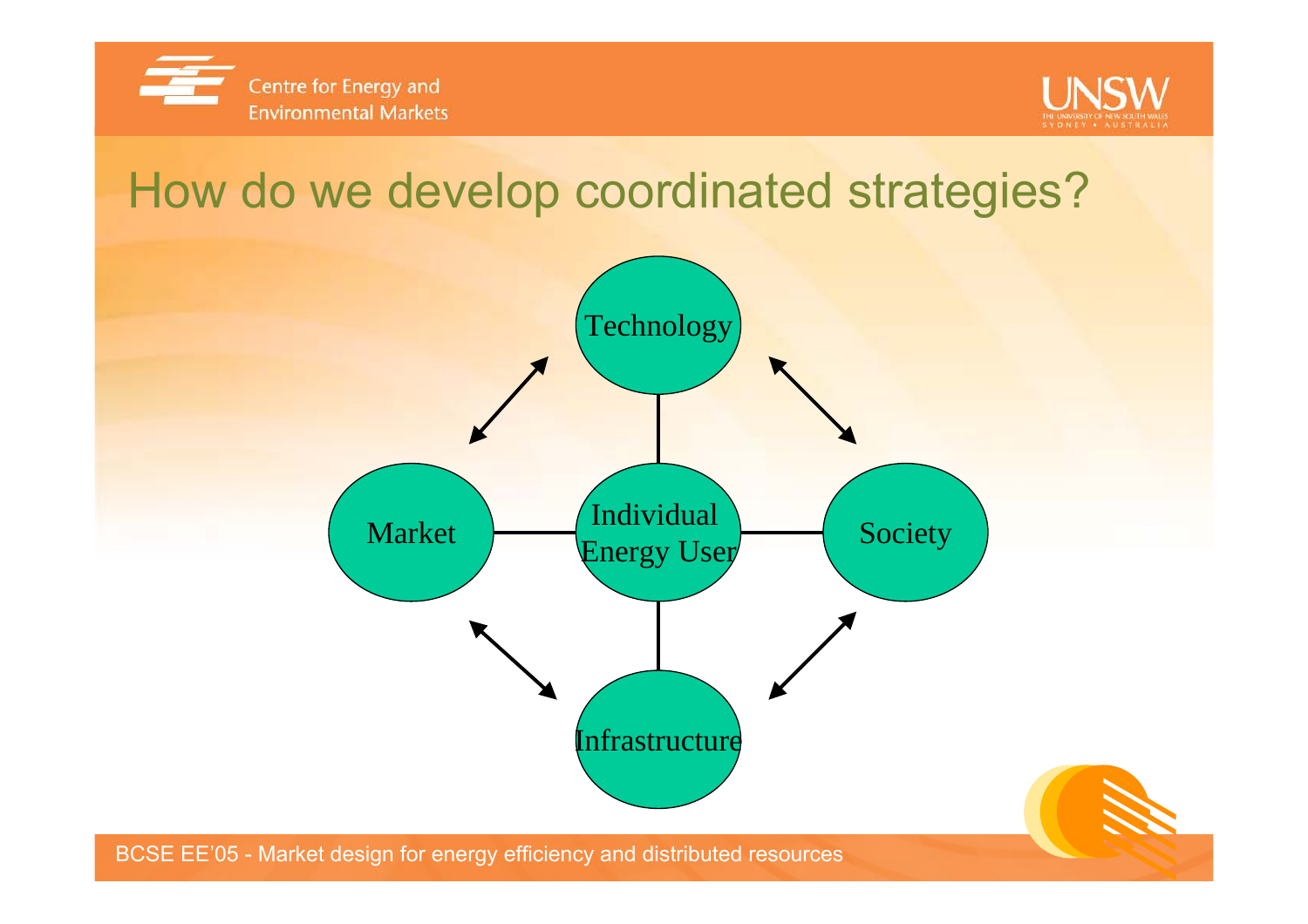



#### Proposed Research between UNSW & BCSE

- Analyse existing experience of retail market delivery of sustainable energy services to small customers
- Work with BCSE members to analyse information on customers' energy service requirements and decisionmaking processes
- **Analyse retail market** *design* **influences on consumer** demand and how demand is met, whether by traditional means, renewable energy or energy efficiency
- Analyse retail market *operation* influences on consumer demand and how demand is met
	- $-$  realities of day-to-day operation
	- $-$  advertising, information
	- $-$  intermediaries (designers, planners, tradesman, sales staff)
	- $-$  availability, accessibility and affordability of conventional and sustainable appliances and options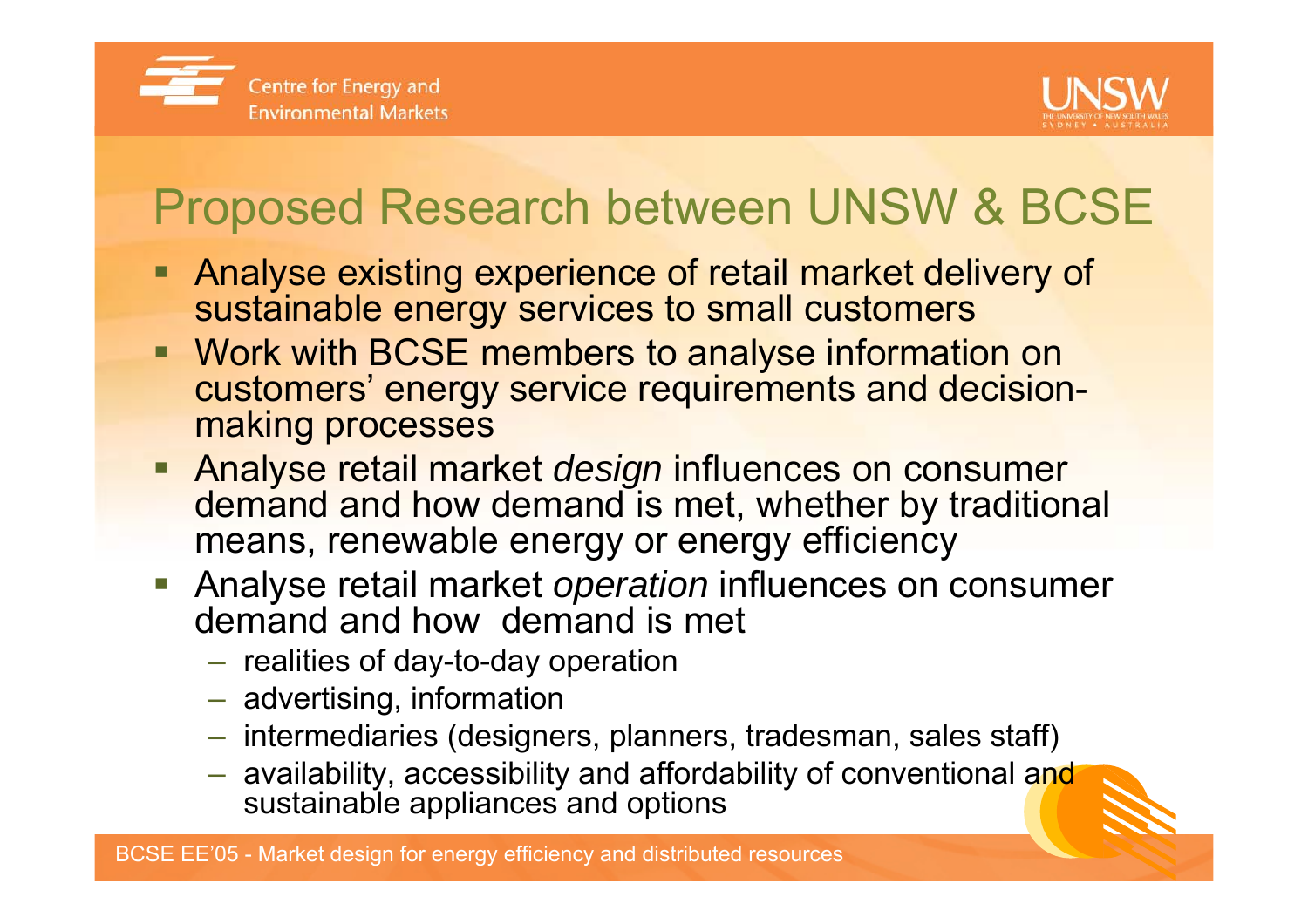### Research Outcomes



- **Model for decision-making in retail markets that includes:** 
	- $-$  individual choices by various categories of small customers
	- $-$  coordinated decision-making represented by government policy and regulation, and by large industry participants
	- the way energy service preferences are shaped by end-use energyusing equipment as well as technologies that generate electricity
- **Suggestions for retail electricity market design reflecting:** 
	- societal expectations of energy services for small customers
	- access to renewable energy and energy efficiency options
	- wider societal objectives of improving energy sector sustainability
- **Consideration of wider policy impacts on retail markets** 
	- $-$  end-user characteristics, behaviours and requirements
	- characteristics of both traditional and sustainable energy industries from generation through to end-use appliances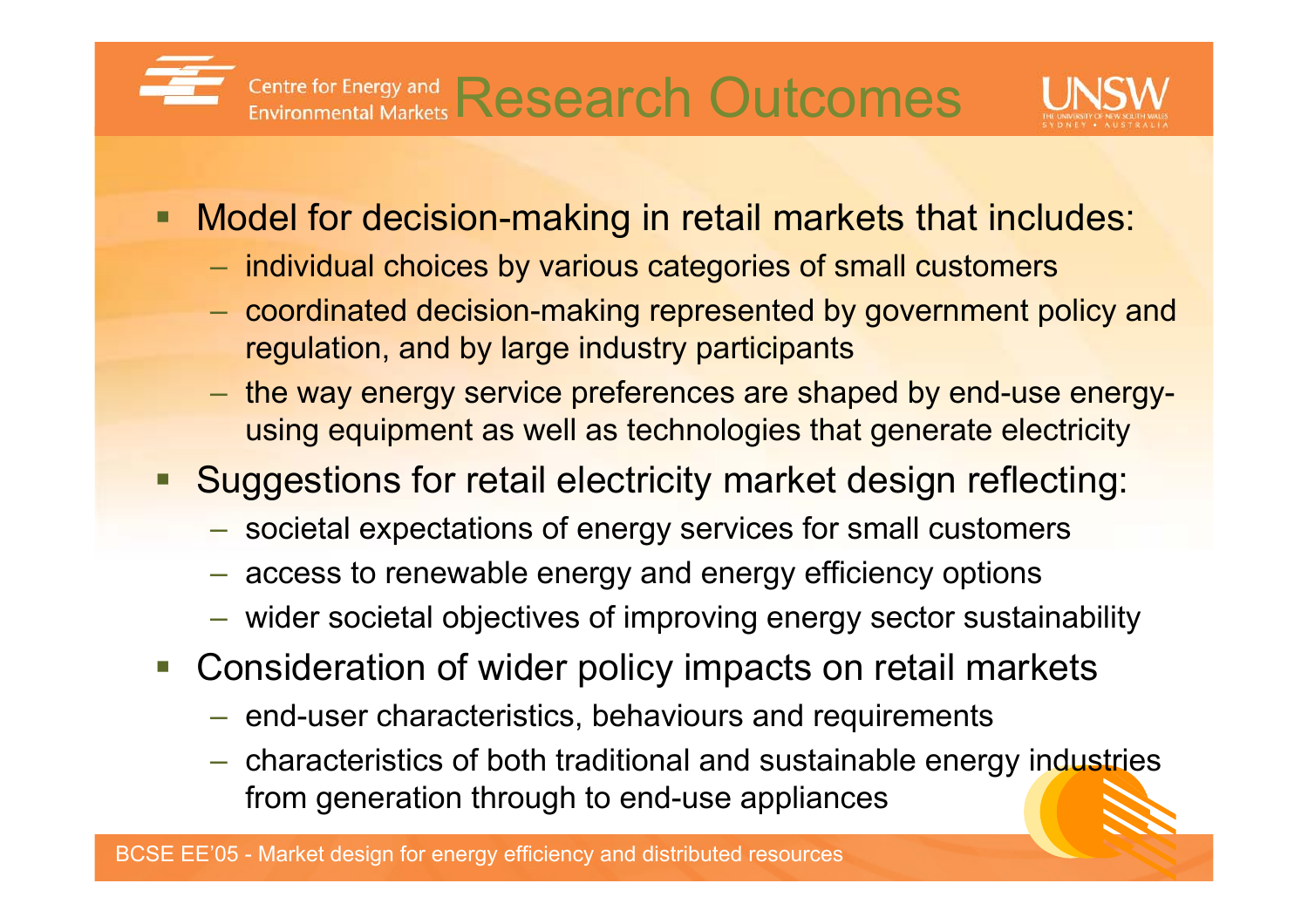



# BCSE Energy Efficiency Context

- Examining retail market design fits well into several current areas of BCSE activity:
	- NFEE
	- Productivity Commission enquiry into EE
	- COAG Energy Market processes
	- $-$  Housing sector regulation
	- $\mathcal{L}_{\mathcal{A}}$  , the state of the state of the state  $\mathcal{L}_{\mathcal{A}}$  $-$  Distributed generation guidelines
	- Commonwealth government R&D and grants programs
	- –State government Greenhouse Strategies

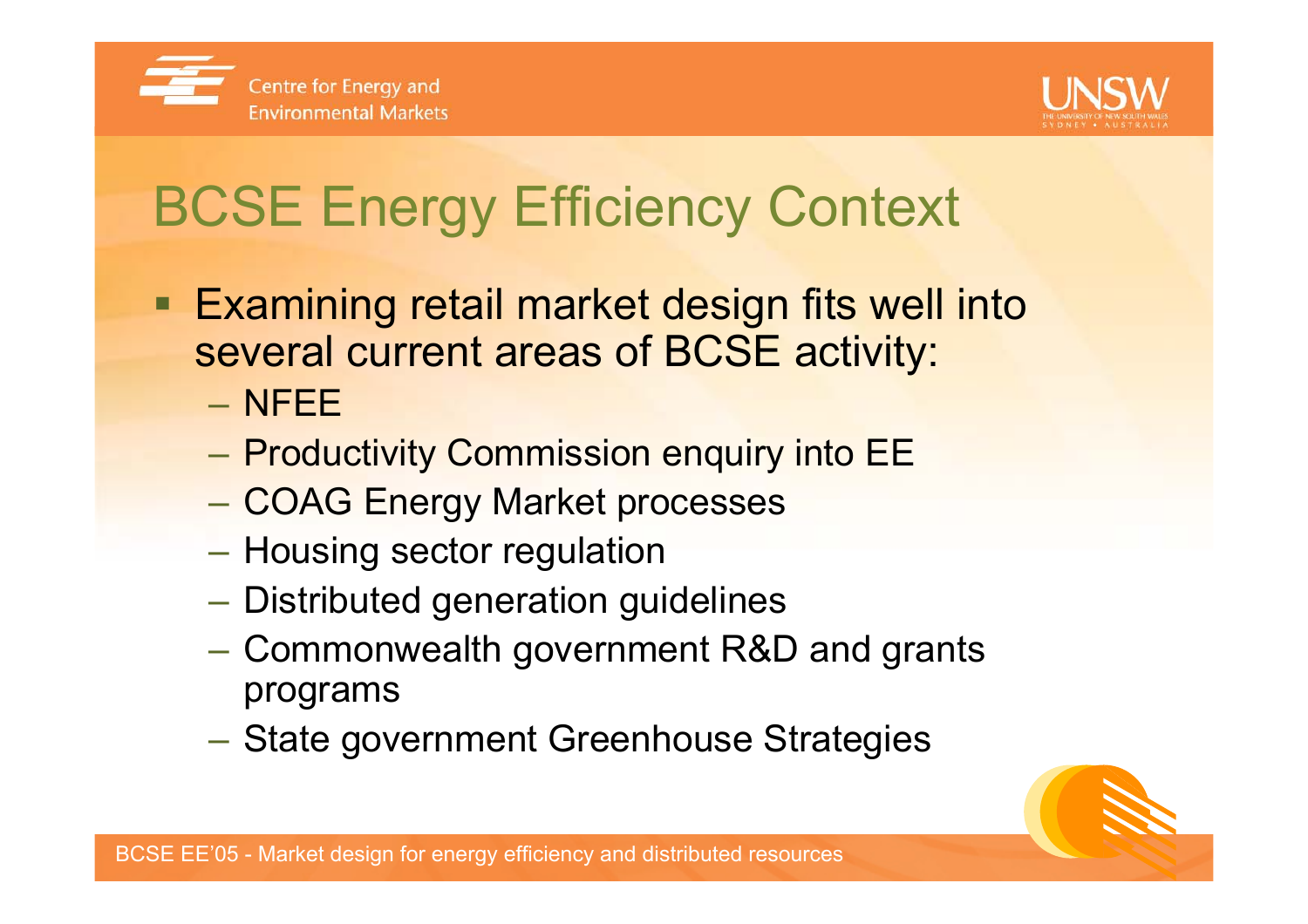



- о CC (2002) *Cool Communities: Household Research*, prepared for the Australian Greenhouse Office, Canberra.
- П Chappells, H. and Shove, E. (2003) *The Environment and the Home*, Draft Paper for Environment and Human Behaviour Seminar, 23rd June 2003, Policy Studies Institute
- П Energy Policy Unit (2001) *Draft Strategy for Energy Research, Development,*  **Demonstration and Deployment, Consultation Paper, Energy Policy Unit (UK).**
- Environment and Natural Resources Committee (2005), Inquiry into Sustainable Communities, Parliamentary Paper No. 140 Session 2003-05, Parliament of Victoria.
- Haas, R. (2001) *Marketing Strategies for PV Systems in the Built Environment*, Task 7 IEA-PVPS.
- ▉ IEA (2000) *Energy Policies of IEA Countries, 2000 Review*, OECD/IEA, France.
- ▁ Kaye, J. and Outhred, H. (1989) "A Theory of Electricity Tariff Design for Optimal Operation and Investment", *IEEE Transactions on Power Systems*, Vol. 4, No. 2, May 1989
- ▉ MacGill, I. (2004a) "Making Market Mechanisms Work for Energy Efficiency", Presentation to *The Business of Energy Efficiency*, Australia's Second National Energy Efficiency Conference, September 2004, Sydney
- ▉ MacGill, I. (2004b) "A risk-based technology assessment framework for evaluating our GHG abatement options", Presentation to Second Annual, *'Towards Zero Emissions' Conference*, Brisbane, 26-28 July 2004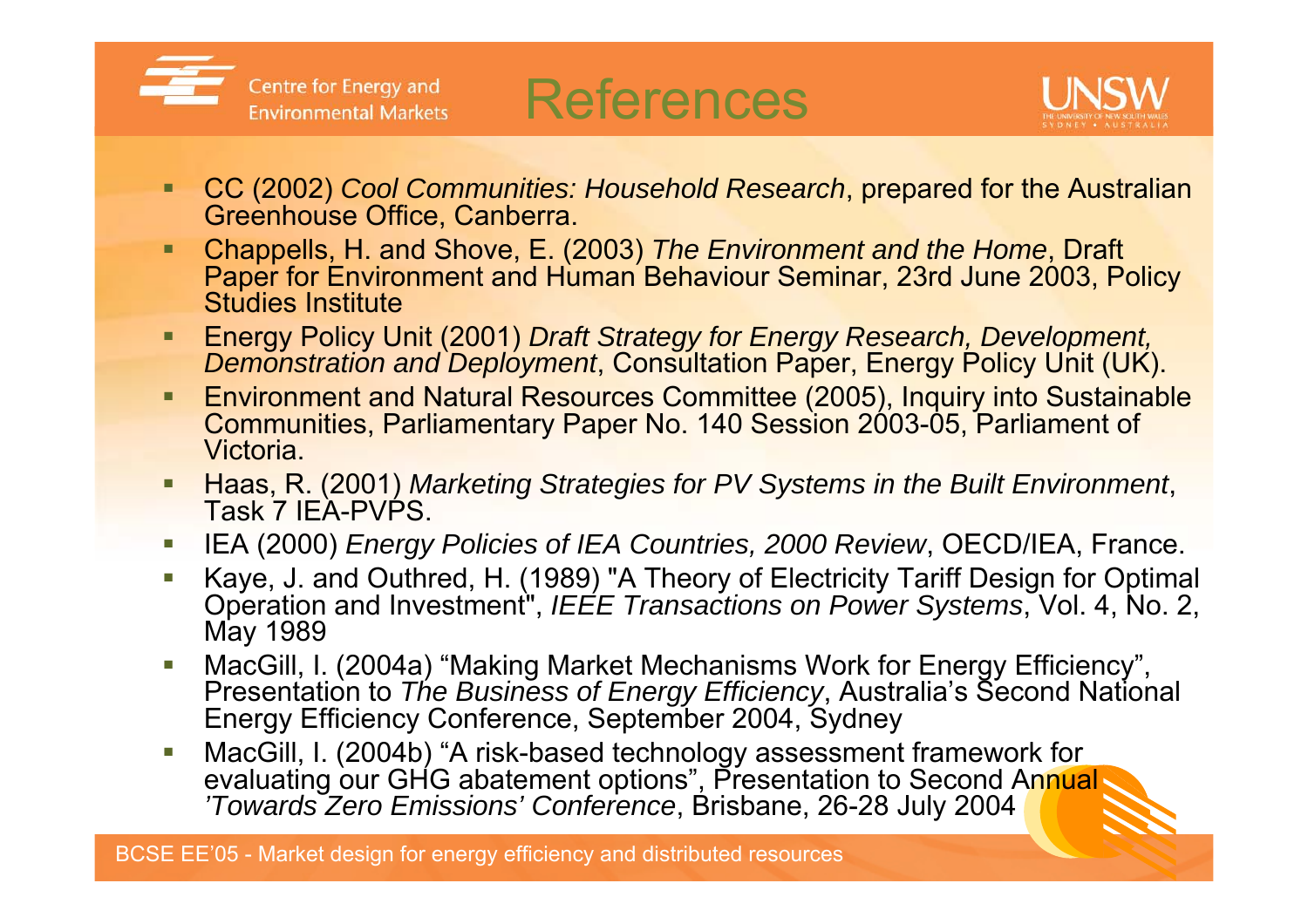



- П ■ MacGill, I. and Outhred, H. (2002) "Assessing the technology and policy needs for grid connected renewable energy services", *2nd Annual Australian Renewable Energy Conference*, AREC'2002, Sydney, Australia, December, 2002.
- MacGill, I. and Watt, M. (2004) *The Economic Development and Job Creation Potential of Renewable Energy*, ACRE, February 2004.
- П MacGill, I., Outhred, H. and Nolles, K. (2003) "Experience with Market-based Approaches to Climate Change Regulation in the Australian Electricity Industry", Poster at 6th *AARES Annual National Symposium on Market Based Instruments for Environmental Management*, Canberra, 2-3 September, 2003.
- П MacGill, I., Outhred, H. and Nolles, K. (2004) "Some design lessons from market-based greenhouse gas regulation in the restructured Australian electricity industry", In Press in *Energy Policy Journal*
- ▉ OECD (2002), Towards Sustainable Consumption? Trends and Policies in OECD Countries.
- П Outhred, H. (2002) *A services model of the electricity industry with particular attention to network services*, October 2002
- ▉ Outhred, H. (2003a) *Distributed resources in the Australian electricity industry* Presentation to the University of Otago, Dunedin, New Zealand, 2 October, 2003.
- ▉ Outhred, H. (2003b) "The Evolving Australian National Electricity Market: An Assessment" in *Power Progress: An Audit of Australia's Electricity Reform*  **Experiment edited by Graeme Hodge, Valarie Sands, David Hayward and** David Scott, October, 2003.

BCSE EE'05 - Market design for energy efficiency and distributed resources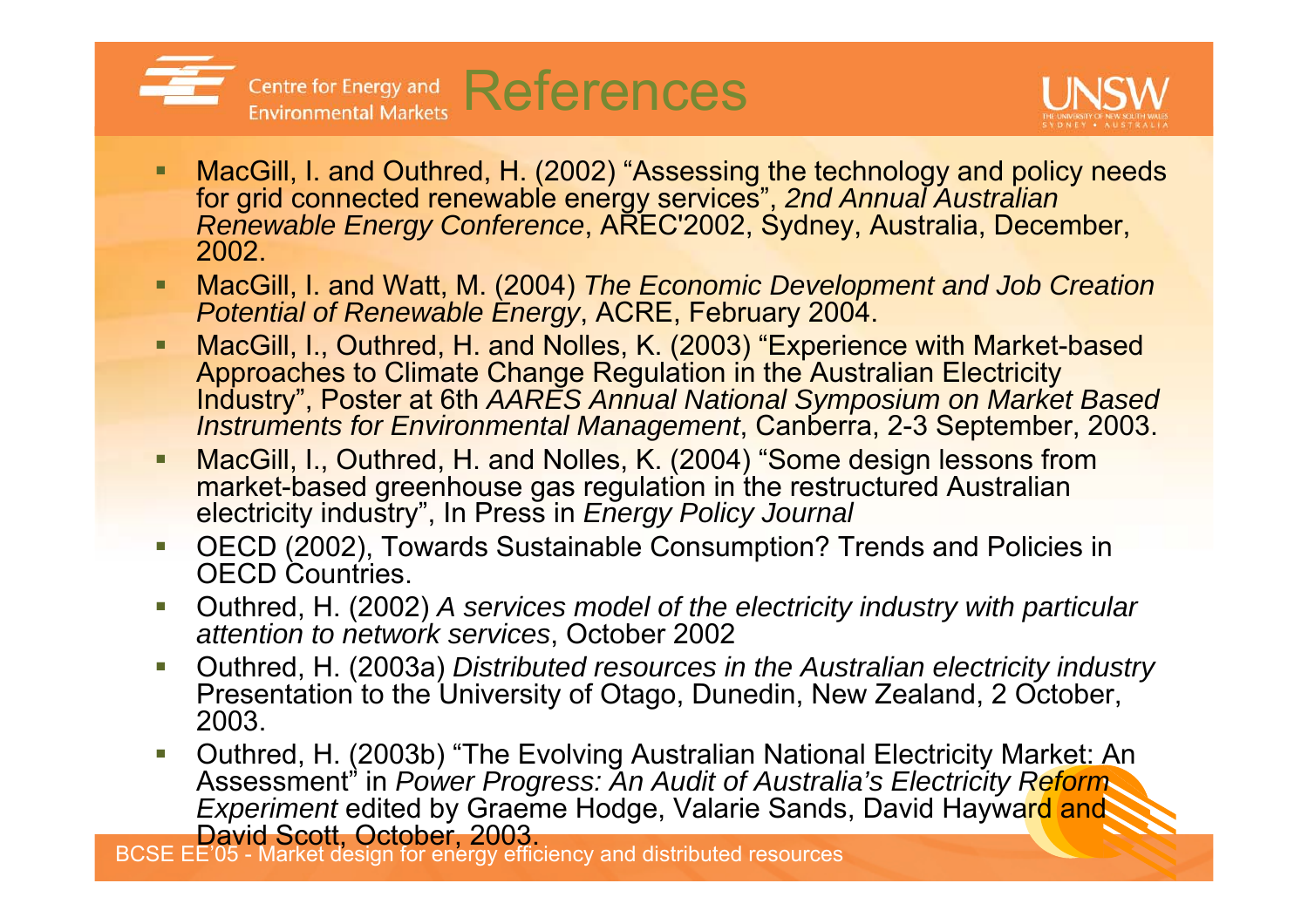



- ٠ Outhred, H. (2004) *Competitive & regulated network services in the Australian Electricity Industry* Presentation at *E*SI2004, The Electricity Supply Industry in Transition, Bangkok, January 2004.
- ٠ Outhred, H. (2005) "Retail Electricity Market Design", CEEM Short Course on Electricity Industry Restructuring and Wind Energy and Power System Integration
- п Outhred, H., MacGill, I. and Watt, M. (2002) *Renewable Technology Roadmap*, Report prepared on behalf of Unisearch Limited for the Sustainable Energy Industries Association.
- Passey, R. and Watt, M. (2002) *Review of Australian Greenpower Schemes – 2002*, ACRE, Perth.
- П Passey, R., Watt, M. and Richard Collins, 2003, *Review of Australian Government Support for PV in Australia*, ACRE, Perth.
- П Shipworth, M. (2000) *Motivating Home Energy Action - A Handbook of What Works*, prepared for the Australian Greenhouse Office, April 2000.
- ▁ Shove, E. (2004) Efficiency and Consumption: Technology and practice, *Energy & Environment*, 15, p1053-1065
- П Shove, E. et al (1998) 'Energy and Social Systems', in Rayner, S., and Malone, E.L. (eds), *Human Choice and Climate Change, Volume 2: Resources and Technology*, Battelle Press, Columbus, Ohio, pp. 292-325.
- П Snow, M., Prasad, D. and Watt, M. (2003), "Best Practice Guidelines for Implementation of BIPV Projects in Australia: Key Issues and Considerations", Proceedings of *ISES Solar World Congress*, Goteborg, Sweden, June 2003.

BCSE EE'05 - Market design for energy efficiency and distributed resources